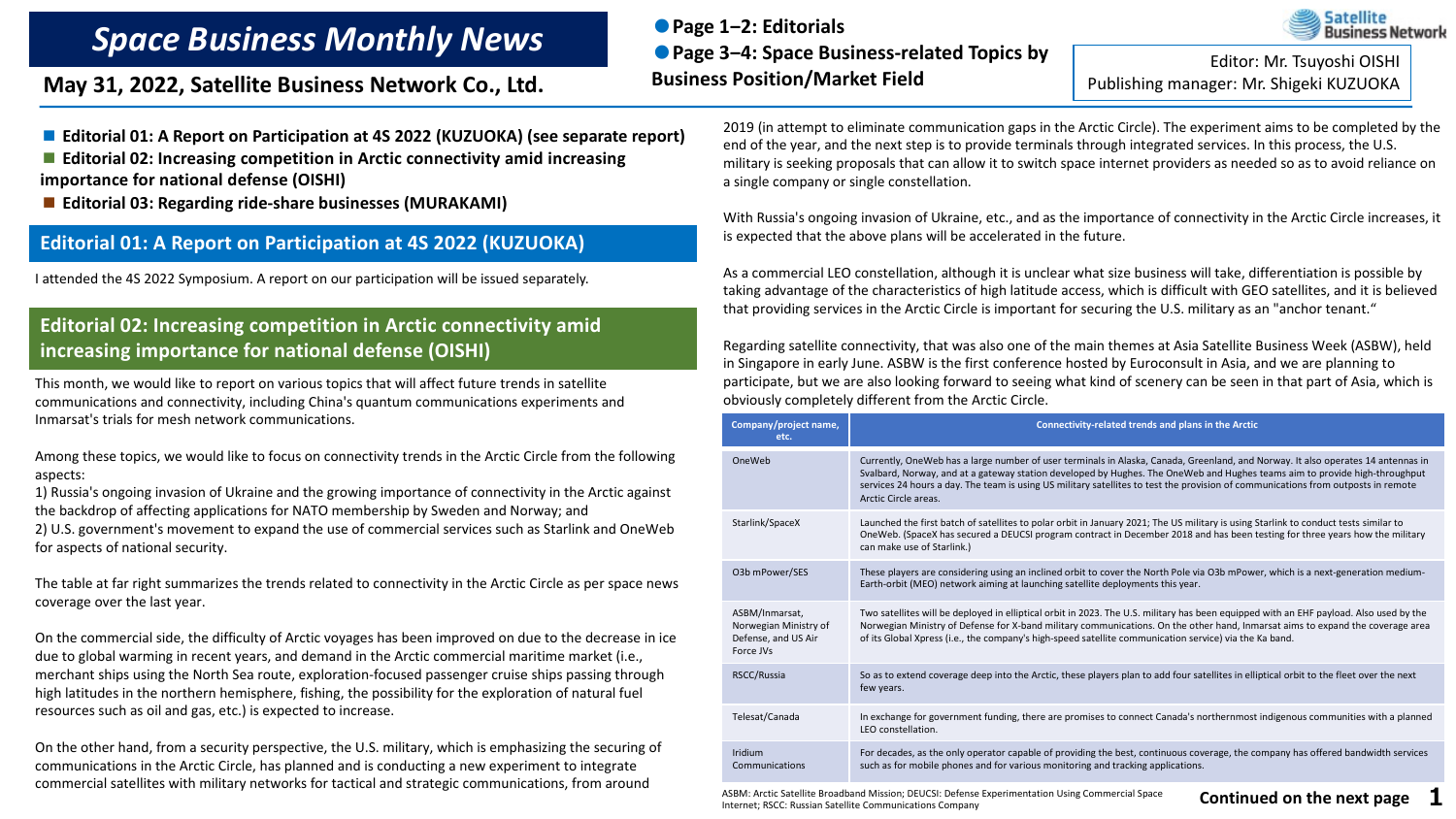#### **Continued from the previous page**



### **Editorial 03: Regarding ride-share businesses (MURAKAMI)**

Ride-sharing refers generally to "carpooling" and to vehicle dispatch services. Of course, carpooling services on the ground have been expanding significantly around the world. It has become common to match people with cars using apps. Uber, Lyft, and Grab (in Southeast Asia) are well-known and well-established businesses.

On the other hand, in Japan, services that combine taxis and apps are being developed, but the ride-sharing wave has not penetrated the market there very much. The reason for this has to do with legal recognition, along with a bit of an exclusionist policy.

Looking at ride sharing in the field of space launches, Spaceflight started a service that has provided launch opportunities for smallsats in the United States in 2011, and since then, the company has developed a ridesharing system called "Tag," which is equipped with a propulsion system. The company has been developing a service to put it into orbit as according to a user's request. Originally, the company was in a position to mediate launch opportunities as a launch broker but has evolved to provide consistent services, from sales to integration.

In the United States, Momentus Space, which has strengths in propulsion systems, is also developing services, from ride sharing to refueling. Launcher Space, which has an office in the immediate vicinity of the SpaceX factory (and which works closely with SpaceX), is also about to start services as a startup company.

Looking to Europe, Exolaunch, which started as a spin-off from the Berlin Institute of Technology, has gained a track record with Russia's Soyuz rockets and is now working on a ride-sharing mission with SpaceX. Also, ISIS, in the Netherlands, also offers ride sharing, albeit on a smaller scale.

The business model is not that complicated. It is a combination of broker functions, integration, and transportation, and is relatively simple. However, smallsats are subject to frequent schedule changes, and contractually, they have to be more flexible than large satellites, so the reality is that they take time and effort. Since the number of customers for large satellites is sometimes even just one or two, the effort required to respond is not so substantial, but in the case of 100 satellites, it is inevitable that it would take major time to respond to customers.

To alleviate these tasks as much as possible, certain measures have been taken, such as by simplifying integration through sales via the internet and digitization and securing a position based on collected customers and government missions.

Development intending to add a ride-sharing function to Japan's H3 rocket was included in the priority measures for reviewing the basic plan announced the other day. Currently, it is thought to be desirable to

add a ride-sharing function that can be deployed overseas. In addition to hardware, I hope that Know-How, a Japanese company that has a ride-sharing business, can be utilized to lead such business to success.

#### **And coming soon...**



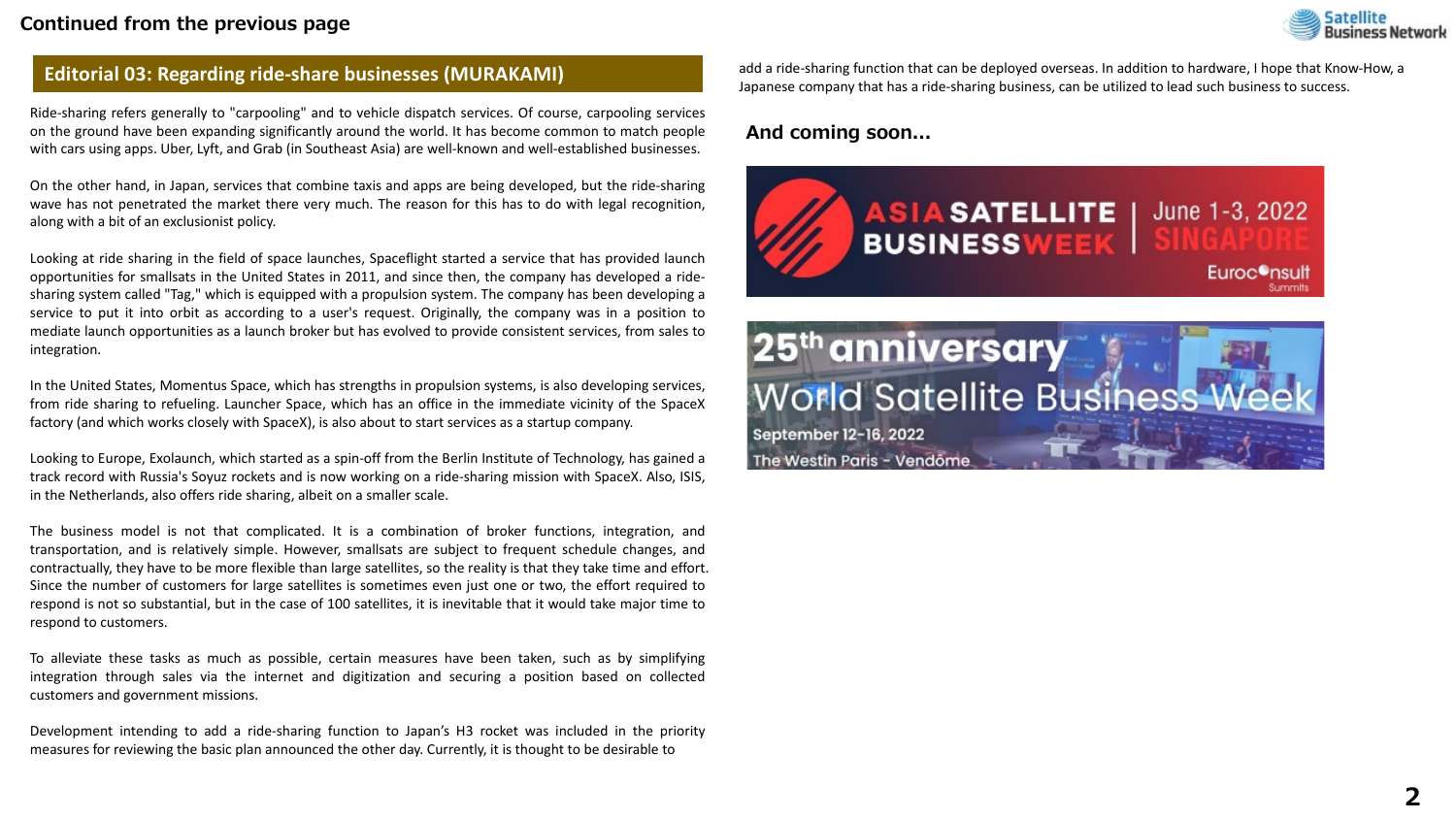# **May 2022 Space Business-related Topics by Business Position/Market Field**



OldSpace, etc.<br>OldSpace, etc. Mixed space, etc. Mixed space, etc. ■ PlanetiQ succeeds in launching GNSS navigation and occultation measurement ■ NOAA seeks input on new satellite sensors and digital twin satellite (GNOMES) ■ Arctic connectivity competition intensifies ■ SES and ESA to enable GovSatCom with MEO constellation ■ Spire Global's new weather insights solution supports smooth sailing in maritime ■ Global satellite laser communication system market size expected to grow (Fig.1) industry many multi-millions by 2030 ■ China Siwei releases 30 cm imagery from SuperView Neo ■ AST Space Mobile acquires test satellite connection license for US mobile phone ■ Black Sky, Maxar, and Planet win 10-year NRO contracts for satellite imagery ■ Telesat to order 100 fewer satellites for LEO constellation ■ Satellogic to launch 68 satellites with SpaceX ■ UK's Open Cosmos gets ESA funding for space weather constellation ■ Spire Global adding high-capacity Ku-band antennas to satellites ■ China's QUESS project sets world record in long-distance (1,200 km away) quantum states transmission ■ Tomorrow.io reveals plans for 1st commercial multi-sensor meteorological satellite ■ China succeeds in launching Jilin-1 Kuanfu 01C remote sensing satellite into space constellation program (Fig.10) ■ SES mulls direct-to-handheld 5G satellite business ■ Operational AST SpaceMobile satellites: Can proceed with no prototype (Fig.11) ■ Southwest Airlines selects Viasat's IFC system (Fig.2) ■ Uzbekistan woos Starlink, OneWeb to bring satellite broadband ■ Spacecom plots maritime expansion after netting first customer ■ Azure Space offers Custom Vision tools for satellite imagery ■ NRO partners with UK to launch Virgin Orbit rocket ■ Military experiment demonstrates intersatellite laser communications in low Earth ■ Starlink's RV service allows users to skip line for one price orbit ■ Ursa Space's image archive ordering and new tasking now possible via AWS Data ■ NASA selects Telesat Government Solutions for space-to-space high-data-rate **Exchange** ■ GomSpace signs supply contract with KSAT for ESA mission control system for connectivity ■ ICEYE launches five new SAR satellites on SpaceX's Falcon 9 smallsat rideshare Arctic satellite missions ■ Kongsberg orders satellites for Norwegian maritime surveillance Transporter-5 mission ■ U.S. Space Force selects 125 industry proposals for in-orbit service technology ■ Telesat tests LEO broadband prototype in India ■ Starlink receives licenses to operate in Nigeria and Mozambique ■ SpaceX Crew Dragon Freedom launches, makes first docking at ISS on Crew-4 ■ Inmarsat uses ships as stepping-stones in mesh network trial (Fig.3) ■ The Philippines: First Southeast Asian country to approve Starlink mission ■ Inmar ORCHESTRA: Providing additional capacity at major ports, etc. ■ Japan Air Self-Defense Force places contract with LeoLabs ■ Kcell and SES successfully demonstrate cellular network connectivity in Kazakhstan 9d ■ Lockheed Martin, Filecoin plan demonstration of decentralized data storage in space (Fig. 9) ■ South Korea's Innospace schedules December test launch carrying Brazilian military ■ Supply chain challenges: Bringing opportunities to the space industry ■ China launches rocket, 5 satellites to orbit from platform at sea (Fig.4) payload ■ Boeing lands new Starliner capsule craft, completing a crucial test flight for ■ Atlas 5 launches Starliner on second uncrewed test flight ■ Rocket Lab successfully captures first stage of Electron rocket mid-air goals for practical use ■ Virgin Orbit launches QPS-SAR-5 satellite from QPS Institute ■ Additive manufacturing progresses far beyond brackets ■ Chinese rocket company suffers third consecutive launch failure ■ Extravehicular activity at ISS, Russian section: First operation of European robot arm ■ Space logistics experts widely support standardization ■ Chinese launch startup Orienspace raises \$59.9M in Series A funding round ■ NASA announces extension of 8 planetary science missions ■ Gogo's OneWeb partnership: Could face Starlink in the business aviation ■ SpaceX launches third Starlink mission in five days ■ DARPA promotes development of nuclear spacecraft (Fig.5) market ■ KSAT's KSATlite ground network experiences record-high traffic ■ China manufactures flagship-class space telescope (Fig.6)  $\bullet$ ■ China successfully launches "Tianzhou-4" space station supply ship ■ Tianzhou-4 cargo craft auto rapid docks with space station combination ■ Redwire warns of volatility in commercial space markets ■ For satellites manufactured in Kyushu: From Kyushu to space! QPS ■ Inmarsat agrees to relocate ground station from the Netherlands ■ Space systems dominate Rocket Lab revenue Laboratory SAR satellite to be launched via Epsilon No. 6 ■ Boeing's "Starliner" docks at ISS (Fig.7) ■ AWS selects 10 startups as space accelerators for 2022 ■ Start of the JAXA New Business Promotion Department: Newly launching the ■ Quad nations unveil satellite-based maritime monitoring initiative "Transportation / Microsatellite Mission Expansion Program, with a call for ■ BRICS countries launch joint committee on space cooperation, begin satellite data ideas sharing ■ General Dynamics secures order from SDA for a megaconstellation ground system  $\bullet$  $\bullet$ ■ Holding of space business exploratory business contest, such as at Japan's Cabinet ■ Astroscale debris-removal demo makes close approach despite thruster **Office** issues (Fig.14) ■ GITAI succeeds in demonstrating in-orbit service work in simulated spacecraft ■ Mitsubishi Electric develops antenna manufacturing technology in space (Fig.12) ■ High-precision positioning with GSNN: Magellan Systems Japan develops environment ■ China: First confirmation of JASDF missile target installation (Fig.13) small receiver module ■ Terraspace starts development of "paper satellite" (Fig.15) ■ Prime Minister Kishida announces strengthening launch capability of domestic rockets ■ Kyushu Institute of Technology, Zimbabwe, Uganda and microsatellite ■ Satellites with onboard lasers aid in mountain emergencies, from space (Fig.16) ■ Toward a Japanese astronaut landing on the moon: Japan's participation in the U.S.'s development ■ Mitsubishi Corporation invests in Morgenrot to build distributed computing space program ■ Support via government procurement: IST President Inagawa and the service ■ Toward Japan's government expanding domestic rocket launch equipment, in terms of ■ Astroscale raises funds for 2024 debris-removal mission Liberal Democratic Party Ukraine ■ Established private space startup "AstroX": Develops satellite orbit insertion **3** rocket via an in-air launch method



Launches Launches

Others

Japan